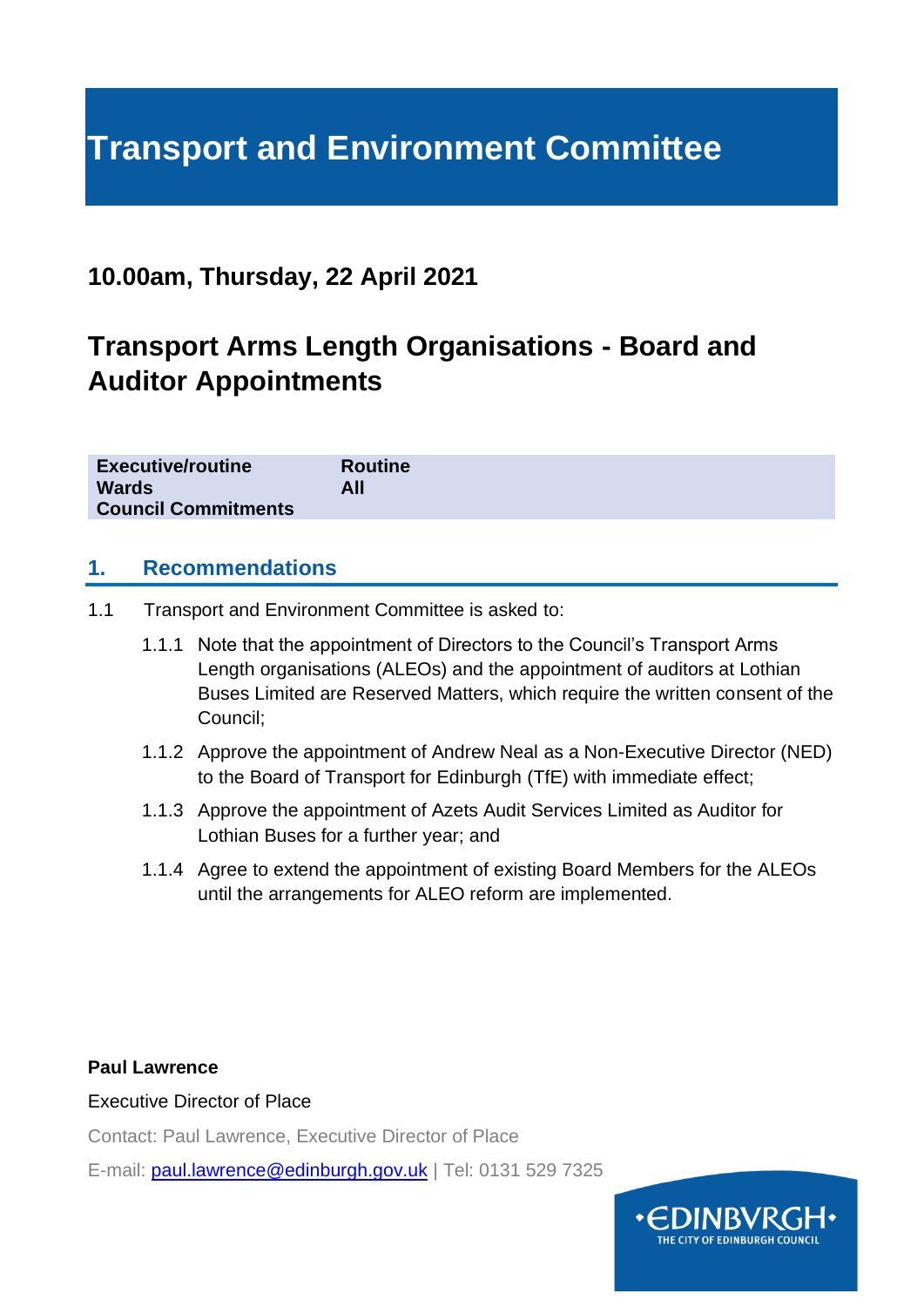# **Report**

# **Transport Arms Length Organisations - Board and Auditor Appointments**

# **2. Executive Summary**

- 2.1 This report requests Committee approval for the appointment of Andrew Neal to the Board of Transport for Edinburgh (TfE) as a Non-Executive Director (NED) with immediate effect and to extend the appointments of existing NEDs on the Boards of both Lothian Buses Limited and Edinburgh Trams Limited until the arrangements for reform of the Transport Arms Length Organisations (ALEOs) are implemented.
- 2.2 The report also seeks approval for the appointment of Azets Audit Services Limited as Auditor for Lothian Buses for a further year.

#### **3. Background**

3.1 The appointment of Directors to the Council's Transport Arms Length Organisations (ALEOs) and the appointment of auditors at Lothian Buses are Reserved Matters, which require the written consent of the Council.

#### **Transport for Edinburgh**

- 3.2 TfE was established in October 2013. It is an ALEO which is wholly owned by the Council. This arrangement is governed by a Shareholder Agreement between the Council and TfE.
- 3.3 The most up to date Shareholder Agreement, including changes to the Board composition, was approved by Council on [2 May 2019.](https://democracy.edinburgh.gov.uk/Data/City%20of%20Edinburgh%20Council/20190502/Agenda/item_73_-_amendment_of_transport_for_edinburgh_shareholder_)
- 3.4 The Board of TfE can have a maximum of 11 serving members. At present, there are four Non-Executive Directors (NEDs) – Councillors, four NEDs – Other and one Executive Director.
- 3.5 On [11 June 2020](https://democracy.edinburgh.gov.uk/documents/s24417/6.8%20-%20Transport%20ALEO%20Appointments%20FINALv2.pdf) the Council's Policy and Sustainability Committee approved the extension of Board appointments for a number of NEDs for the Boards of both Lothian Buses and Edinburgh Trams for a period of one year.
- 3.6 The Policy and Sustainability Committee in June 2020 also approved the appointment of Scott Moncrieff (now Azets Audit Services Limited) as auditors for Lothian Buses for a period of one year.